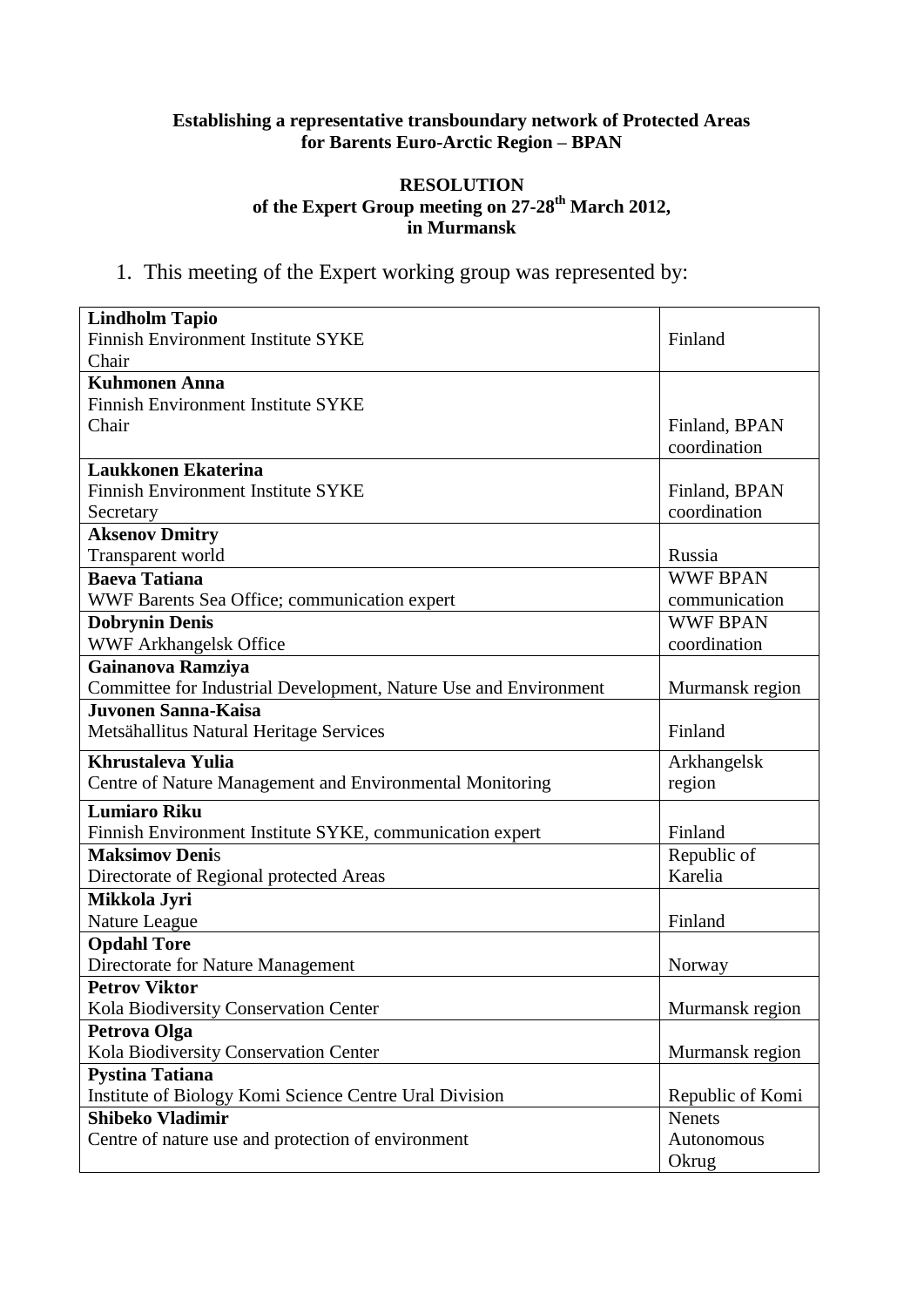| <b>Shulina Mariya</b>                                            |                 |
|------------------------------------------------------------------|-----------------|
| Committee for industrial development, nature use and environment | Murmansk region |
| <b>Sutkaitis Oleg</b>                                            |                 |
| <b>WWF Russia Barents Office</b>                                 | <b>WWF BPAN</b> |
|                                                                  | coordination    |

- 2. Shulina Mariya opened the meeting and welcomed the BPAN experts to Murmansk Region.
- 3. Presentation of BPAN project

Kuhmonen Anna presented the BPAN goals and targets and work plan for 2012. The aim of the BPAN project is to promote and support the establishment of a representative network of protected areas for conservation of biodiversity and boreal-arctic nature, especially forests and wetlands. The work plan was sent to all the experts beforehand.

The BPAN activities are divided into four components:

- 1) GIS analysis of the protected area network
	- expected results are

-BPAN GIS database, produced thematic maps of the PA network, analysis results and statistics, Interned based interactive map, and finally recommendations for developing the BPAN

#### 2) PoWPA regional evaluation

-regional evaluation reports, analysis of the results, exchange of the information about the protected area network among the experts, possibility for capacity building

3) Pilot projects

-pilot project on the high conservation value sites in the regions of NW Russia, implemented in all the 5 regions of NW Russia

4) Communication

-highlighting the values of boreal-arctic nature, communicating the results and recommendations of BPAN projects according to the agreed communication strategy

-target groups: decision makers, authorities and general public

4. GIS analysis of the protected area network

Goal of BPAN GIS component is to conduct an independent analysis on Barents region as a whole. GIS data available in BPAN is mainly received from partners, or produced in the project GAP analysis. Transparent World has also produced some data for Northwest Russia. There are some insufficiencies in data availability, e.g. the official marine borders of the Barents Region have not yet been defined.

Targets for year 2012 are:

- finalizing the classification of PAs according to the classification on real protection level

- comparing the IUCN classification made in each country and harmonization of it

-updating the GIS database (established in 2011)

-analyzing the spatial data, producing statistics (using the classifications as a basis)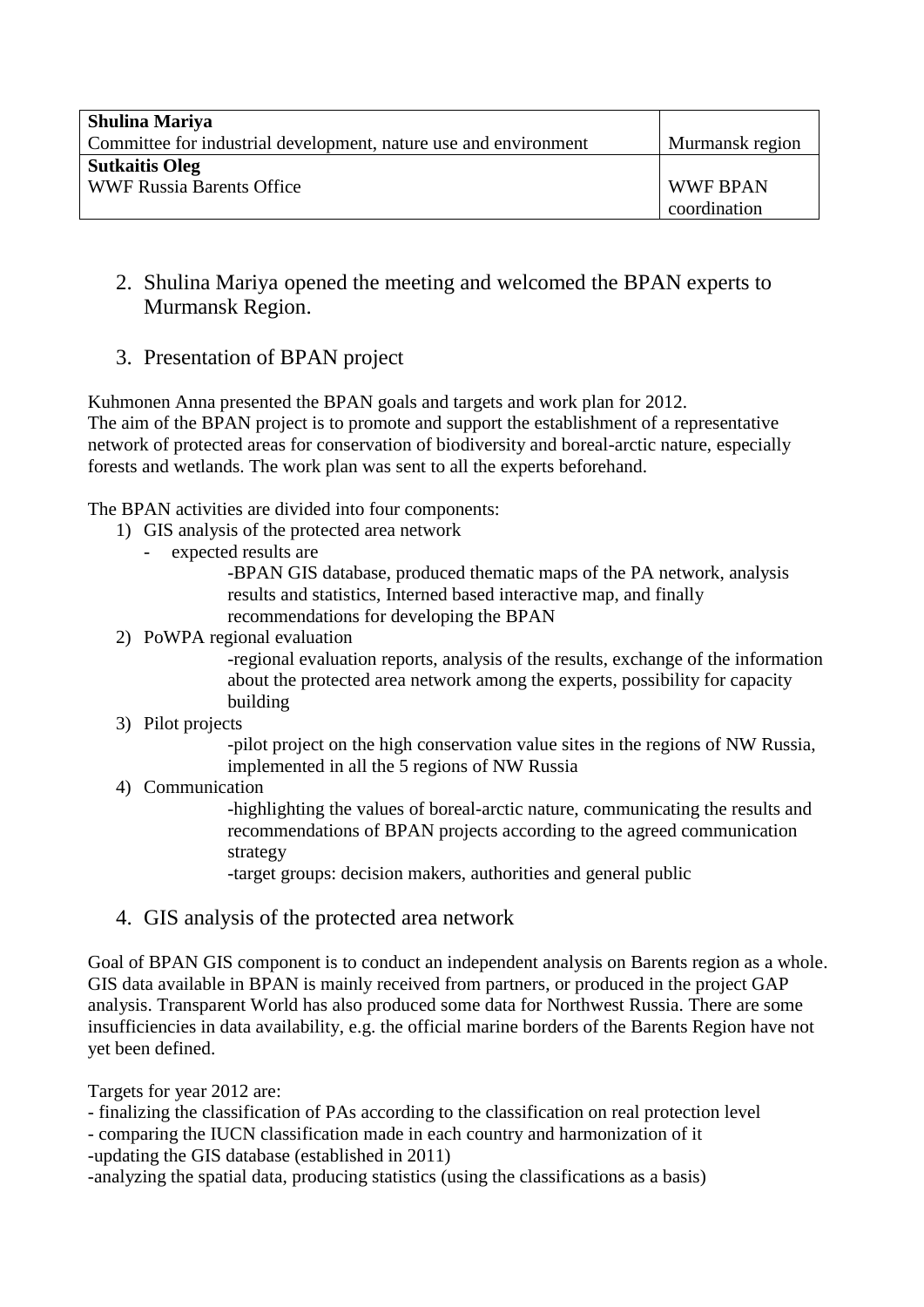-producing the thematic maps -establish shared dataset library and updating the interactive map (http://gis.transparentworld.ru/en/bpan/)

Scientific review of the GIS results will be conducted in early 2013, led by Bengt-Gunnar Jonsson, Mid Sweden University.

Transparent World is finalizing the tasks of 2011 by the end of April (updating the PA classification and the analysis). BPAN GIS work plan will be finalized in the end of April and sent to all the experts.

# 4.1 BPAN Protected area classification (protection level according to the PA regulations)

Aksenov Dmitry presented the BPAN protected area classification on real protection level and experts discussed it through. The last checking for finalization of the classification will be done right after the meeting, especially covering the Swedish PAs. After that Transparent World will update the analysis of the PAs taking into consideration the changes.

Goal of classification is to classify protected areas similarly in whole BPAN region. Uniform classification is substantial for BPAN due to legislation differences between countries on protected areas. Thus, a tool enabling the comparison of protected areas is needed. Currently protected area database is based on legislative information, not on the practical situation.

BPAN expert group suggests to finalize the classification with 3 classes of PAs + planned protected areas right after the meeting and to prepare analysis basing to it.

Expert Group also discussed making more detailed classifications with 6 PA classes after that. The more detailed classification would be needed especially because of the Russian and Finnish PA diverse system.

## 4.2 IUCN classification

Juvonen Sanna-Kaisa presented the IUCN classification system on protected areas. IUCN classification on protected areas are suggested to conduct in each country. National categories are arranged according to IUCN categories. It enables comparison of protected areas between countries. Finland is starting the classification transformation. Norway, Russia and Sweden have completed the work, but update is needed at least in Sweden.

IUCN classification will be used as a basis for GIS analysis, as well, after the BPAN IUCN workshop. Separate IUCN classification workshop will be organized in autumn 2012 for comparing the classified PAs in the Barents region. Additional information on IUCN classification can be found here: "Guidelines for applying protected area management categories" (http://data.iucn.org/dbtw-wpd/edocs/PAPS-016.pdf )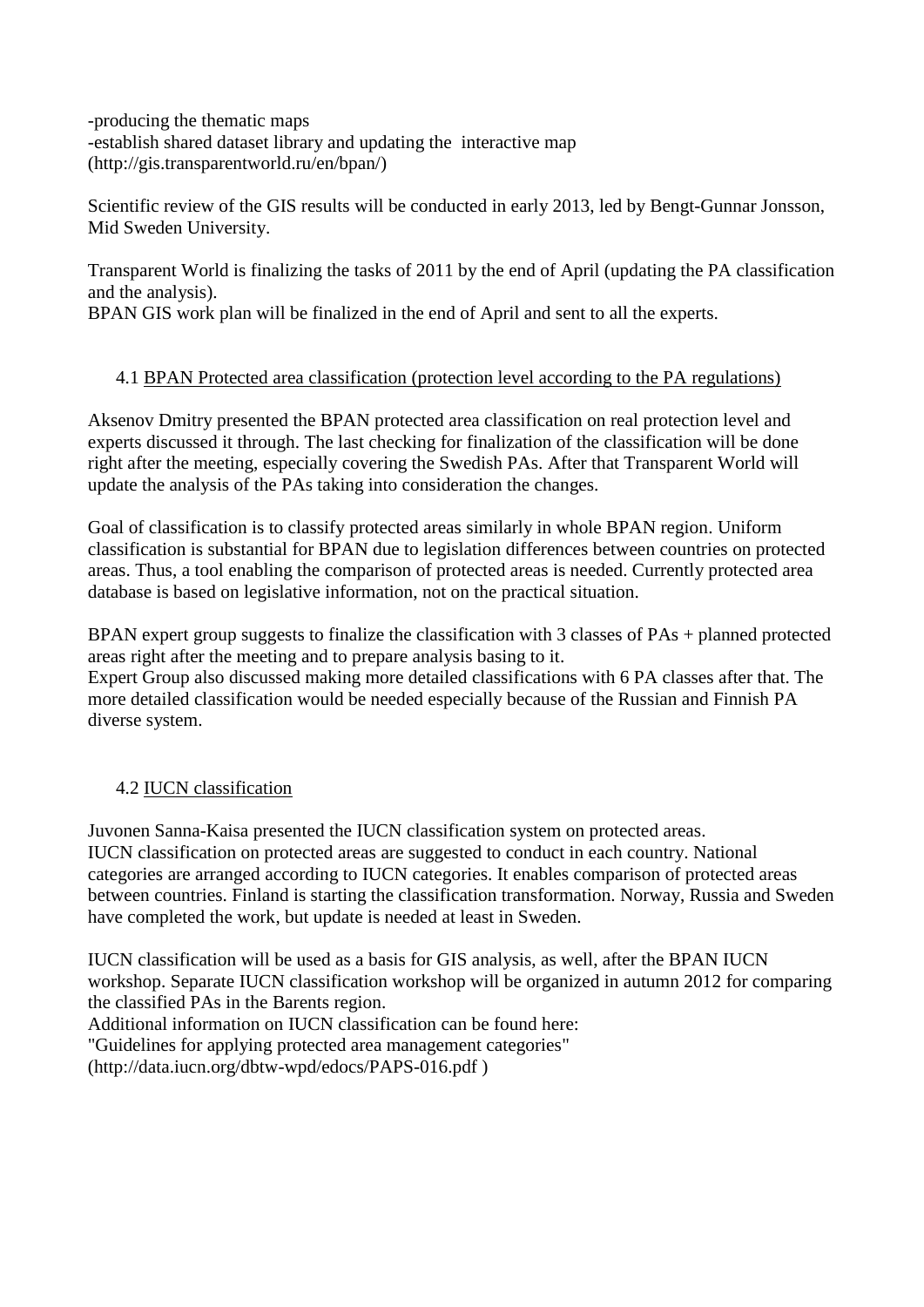# 5. Pilot projects in NW Russia

Pilot projects are prepared according to two conditions; first, they protect high conservation value territories and second, they are under significant anthropogenic threat. Projects will be implemented during year 2012.

Pilot projects are supported by the steering committee and the expert group. Descriptions of pilot project territories will be presented in project web site published in May. Each region will also write short article of the pilot project with photos, for the web pages in summer/ autumn 2012.

Russian regions presented their pilot projects plans: Republic of Komi Zakaznik Tsilemskyi Murmansk region Zakaznik Jonn-Njygojaiv Republic of Karelia Zakaznik Zaonezhje Arkhangelsk region Northern Dvina and Pinega watershed Nenets Autonomous Okrug Zakaznik Nizhnepechorskyi

Projects plans were discussed and commented during the meeting, and representatives were asked perform reformulations or supplements. Each pilot project supports the aim of the BPAN project.

The project plans will be finalized in April and after that the agreements for implementing the projects will be made.

# 6. Regional evaluation

# 6.1 PoWPA, CBD Program of Work on Protected Areas

In 2011, all the regions made the regional self evaluation by using CBD PoWPA framework. In autumn 2011 the preliminary analysis was done. In the meeting it was presented by Tore Opdahl and Sanna-Kaisa Juvonen, and discussed by the experts in the meeting.

Some update may be needed for the reports. Aleksandr Shestakov, WWF, has been asked to go through the reports. Separate BPAN PoWPA workshop will be organized in autumn 2012 for discussing the final results. It will be important also for exchanging information on nature conservation between the regions. The event could be two days, with one day project workshop and one day seminar with participation of more stakeholders.

Recommendations on the future development of the Barents protected area network will be discussed in the meeting.

# 7. Communication component of BPAN

Main goal of communication is to highlight the importance of boreal-arctic nature in the Barents region and in the end of project recommendations. Communication and awareness raising is one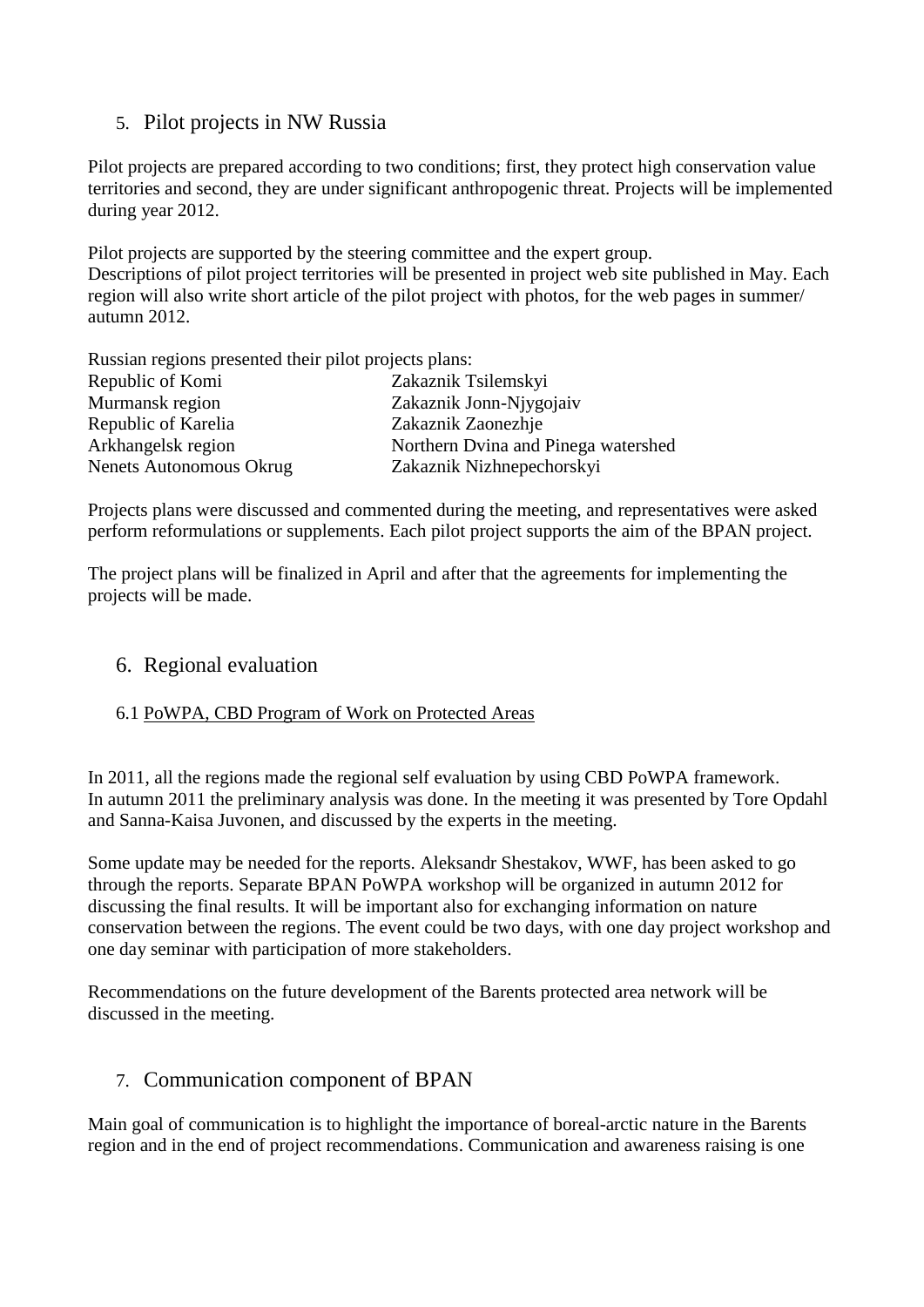tool to contribute to the BPAN targets. Communication strategy has been established to develop both external and internal communication.

External communication is coordinated by SYKE (Anna Kuhmonen, Ekaterina Laukkonen) and WWF in Northwest Russia (Tatiana Baeva). All countries and regions have been asked to designate communication contact person/expert.

| Regional communication experts: |                   |
|---------------------------------|-------------------|
| Arkhangelsk region              | Khrustaleva Yulia |
| Murmansk region                 | Gainanova Ramziya |
| Republic of Komi                | Tyupenko Tatiana  |
| <b>Nenets Autonomous Okrug</b>  |                   |
| Republic of Karelia             |                   |
| Norway                          |                   |
| Sweden                          |                   |
| Finland                         | Riku Lumiaro      |
|                                 |                   |

Sweden, Norway, Nenets Autonomous Okrug and Republic of Karelia were asked to nominate the communication contact persons.

Projects web page (www.bpan.fi) will be published in the beginning of May 2012. First version will be in English and later in Russian as well. Main audiences of the web page are nature conservation experts, decision makers, authorities and general public.

Internal communication is under development. The proposals for development are welcome. BPAN project site is available for internal communication.

Address of project site:<https://sites.google.com/site/bpanwork/home>

(username: bpanuser password: user2011). All the minutes and other documents will be updated there.

Contact information of the BPAN experts is being gathered and updated to file which will be delivered for participants and added to project site.

E-mail list for BPAN experts internal communication including all BPAN experts is under process. (bpan@environment.fi)

Communication workshop/training for further planning and development of communication will be organized in Helsinki in the May for 2-3 days. One person from every region will be invited. Dates will be decided right after the meeting.

#### 7.1 Discussed in the communication workshop

-success stories about nature conservation e.g. from economical perspective would be interesting, e.g. examples from Finland on incomes for the local economy gained from protected areas, mainly national parks

-posters and brochures are needed for seminars and meetings -short slogan is needed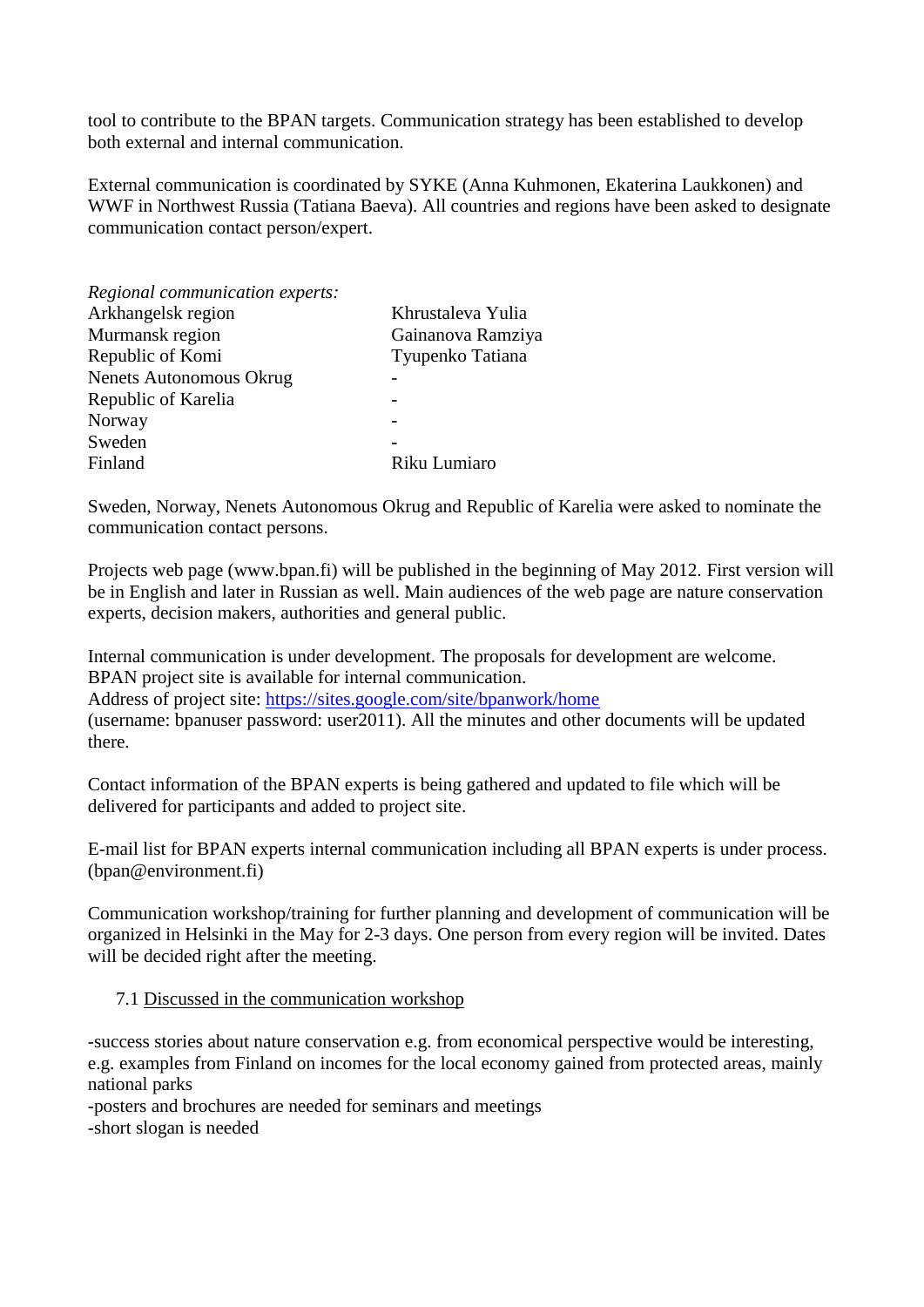-suggested to hire an additional communication contact person to improve the quality of work and communicate with Russian regions, to actively search the news (a lot of information is needed for the web site)

-suggested to organize a tour for journalist, authorities and politicians

7.2 Tasks for regional contacts

-use same logos and same formulas in communication (available at project site, address above) -information from every region must be delivered for action plan -share your media contact information with Russian communication coordinator

-any news must be shared

-benefits gained from protected areas -facts, numbers and graphs

8. Update on the current issues in nature conservation

8.1 CBD  $11^{th}$  meeting of the COP India Hyderabad 8-19<sup>th</sup> October 2012

Juvonen Sanna-Kaisa informed about the meeting on Convention on Biological Diversity. Themes of the meeting are biodiversity strategy, ecosystem restoration, marine and coastal biodiversity and biodiversity and climate change. Protected areas will be discussed as a follow up of the Nagoya decisions. BPAN coordination is searching the way to present BPAN project in the COP11. At least poster will be presented, and BPAN project could be also presented as a part of the WWF Russia side event. BPAN will possibly be presented in poster at WWF stand in the meeting.

8.2 Ramsar Convention 11<sup>th</sup> Meeting of the Conference of the Parties COP11 Bucharest, Romania, 6-13 July 2012 (http://www.ramsar.org/cda/en/ramsar-documents-cops-cop11/main/ramsar/1-31-58- 500\_4000\_0\_\_)

Juvonen Sanna-Kaisa presented the main themes of the Ramsar Conference. Theme of the COP11 convention is "Wetlands: home and destination". Subjects such as tourism, recreation, climate change, health and sustainable development in relation to wetlands will be discussed.

8.3 IUCN Congress in Korea http://www.iucnworldconservationcongress.org/

Juvonen Sanna-Kaisa presented the main themes of the IUCN Congress. Slogan of the congress is Nature + referring to the benefits we gain from nature. Themes of the congress are valuing and protection of nature, sharing the benefits, climate, food security, economy etc.

#### 8.4 BEAC Nature Protection Subgroup – work programme for 2012-2013 (projects and activities)

Kuhmonen Anna informed about the Finnish chairmanship of the Barents Council (BEAC) Working Group on Environment (WGE).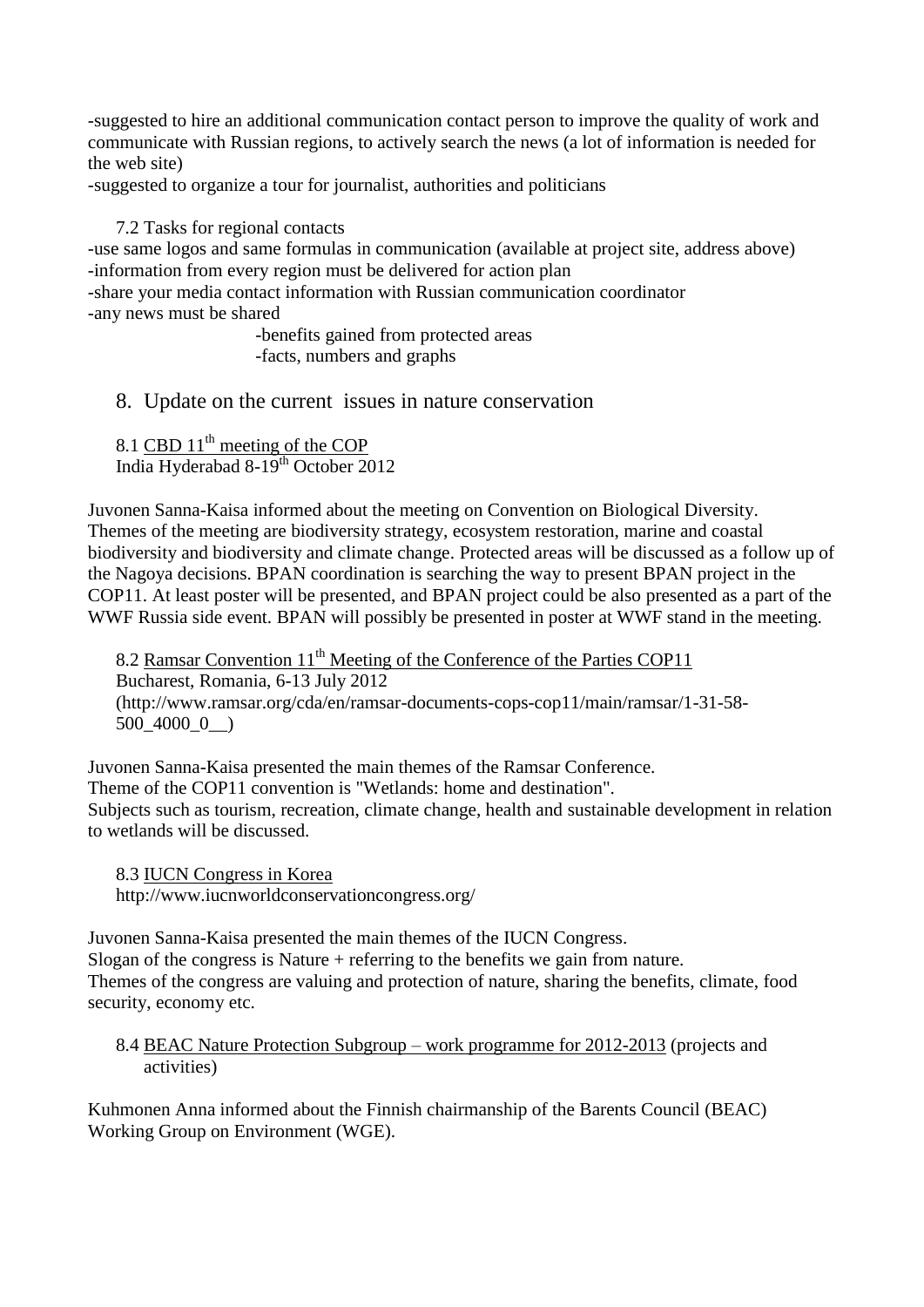The work programme of Nature Protection Subgroup (part of WGE) 2012-2013 includes the key projects and activities, of which BPAN project is the major activity:

-The 7th International Contact Forum Meeting on Habitat Conservation (HCF)

-Promoting a representative and effectively managed Barents Protected Area Network (BPAN)

-Developing the Green Belt of Fennoscandia

-Conservation of the last remaining boreal forests in the BEAR

-Effects of climate change on biodiversity and ecosystem services in BEAR

-Follow up of the project "GAP analysis in NW Russia"

-Conservation of and ecosystem services on wetlands

-Network of Botanical Gardens in BEAR

-Treriksgränset

## 8.5 The 7th International Contact Forum Meeting on Habitat Conservation (HCF)

Lindholm Tapio informed that the  $7<sup>th</sup> HCF$  meeting will be organized in Bodo, Northern Norway in early 2013. The meeting will focus on

-Protection and management of marine and coastal habitats

-Further efforts to protect boreal forest in the Barents region

-Further development of BPAN

-Follow-up on selected recommendations

-Synergies of protection of forests and wetlands with climate change mitigation and adaptation

BPAN will have one half or full day session. Event provides a possibility to discuss BPAN themes with wider audience. Concrete planning of the meeting, led by Norway, starts in autumn. Knut Fossum (Steering Committee member of Norway), Tapio Lindholm and Anna Kuhmonen are members of the organizing committee.

## 8.6 Gap analysis follow-up work

Lindholm Tapio informed about the GAP analysis follow up.

SYKE implements the project for publishing the English edition of the gap-analysis book in 2012. Tapio Lindholm and Anna Kuhmonen are responsible for the project, and Jevgeni Jakovlev is responsible for translation. The English edition will be ready till the end of the year 2012. It can be used e.g. in funding applications for international sources. The publication will be published in Internet and on CDs. Also some books will be printed.

## 8.7 Russian NGO Forum in Moscow

Aksenov Dmitry informed about the Russian NGO forum.

Goal of the forum was to build contacts between science and practice in the field of nature conservation and formalize cooperation between scientists and NGOs. Main message was to emphasize importance of gathering and systematically developing biological and geographical information. No concrete results of the forum are yet visible in everyday work, but some follow ups are planned, e.g. several common trips.

9. The next meeting of the BPAN expert working group will be held in autumn September-October 2012. Proposals for the meeting place are welcome.